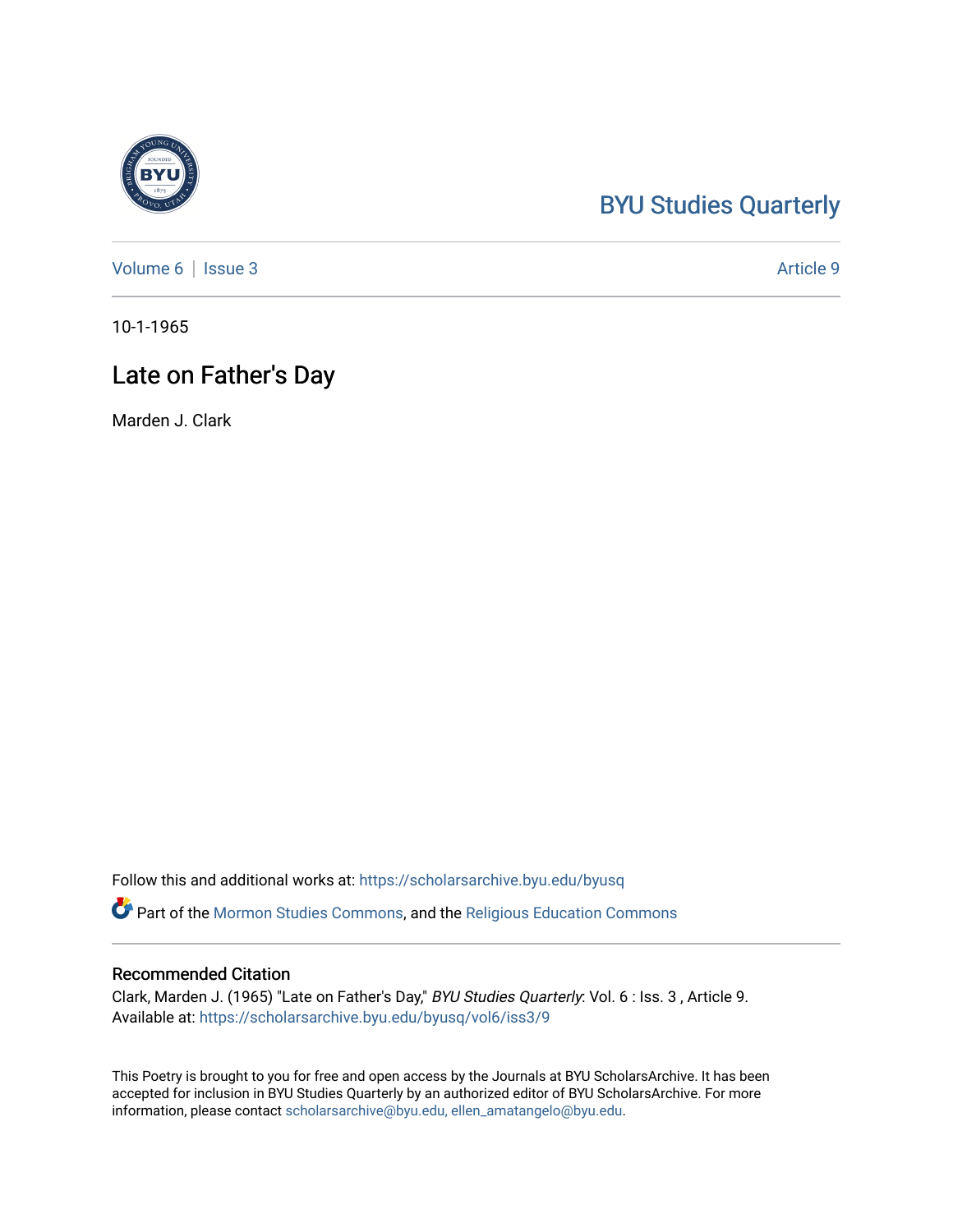Too early up, he roused the house with shaking grate And sound of knife through kindling wood, started breakfast cooking

On burning fire, and left for warehouse or for farm To "get things going," forgot about the meal Or any routine of wife and home. He ate, if he ate, When nothing else was pressing. Played with us, If he played, in snatches. But always went with us to church.

# Late on  $Father's$  Day

I always try to take him apples, red delicious if I can. Or, if it's winter, d'Anjou pears, just losing Their autumn hardness and gaining a hint of gold. He still loves fruit. Just so he always brought home fruit, watermelons Watermelons long and green that cracked Before the knife to draw it through. Or cantaloupe Webbed with gray, so unpromising until the knife Revealed the salmon meat within. Peaches, "cots," cherries, Pears—wonderful return, we thought, For the lustreless potatoes, onions, cabbages he took away. Often a box of bananas, too ripe sometimes, but still A treat for us. And in depression days a whole Gunnysack of day-old doughnuts-took some picking To get all the hairs of burlap off, but "warm 'em up And they're as good as new."

The bringer of all things good! We nine, we ate a lot.

But I remember too with what enforced reluctance came Those dimes and quarters and nickels from pocket To impatient hands, even when we'd earned them Hoeing endless weeds in endless heat down endless rows. And I remember worse the pain and hurt In eyes that should have danced; we'd waited long, And fussed too much, in front of banks.